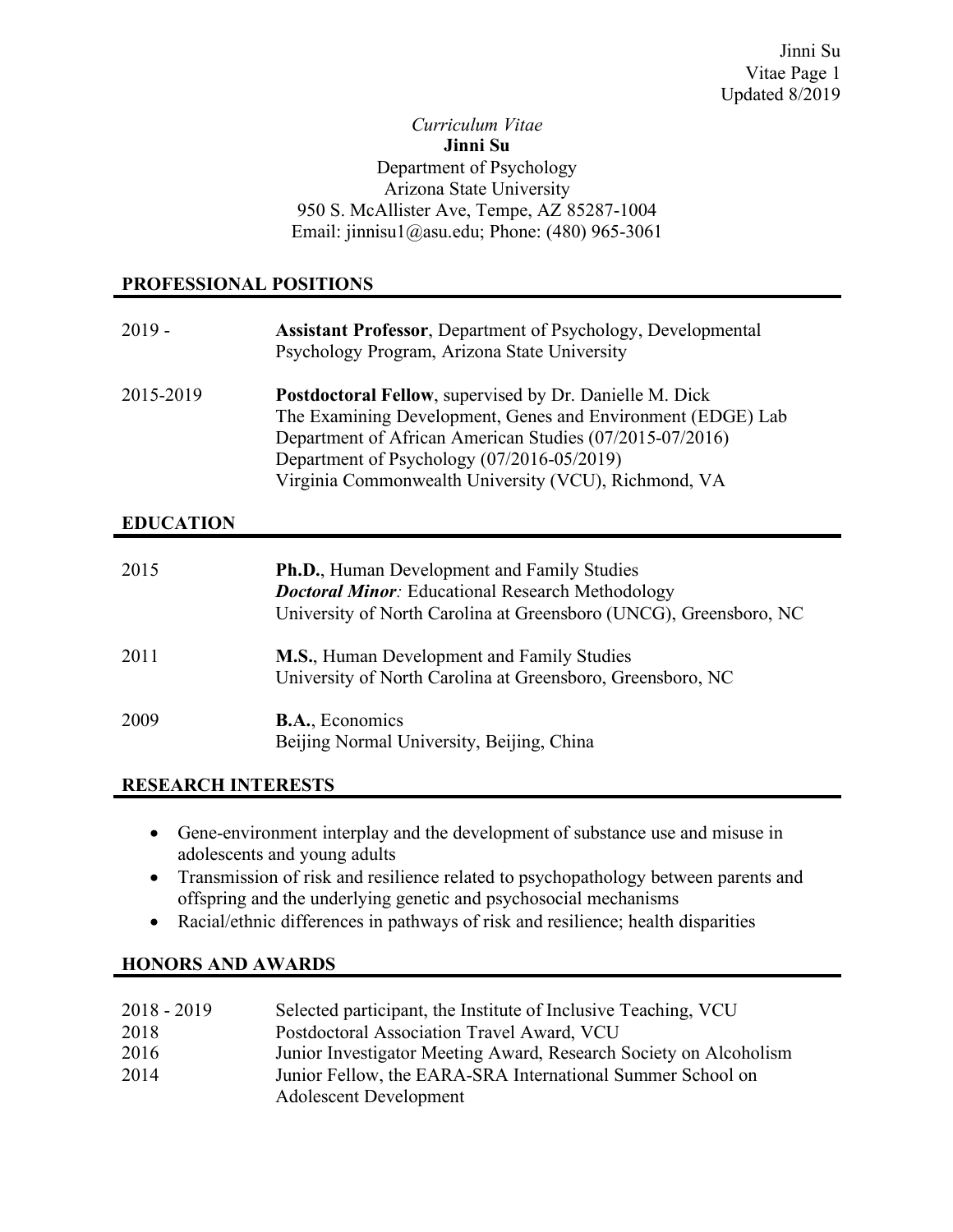| 2014          | Student Travel Award, Add Health Users Conference                                                                     |
|---------------|-----------------------------------------------------------------------------------------------------------------------|
| 2014          | Outstanding Graduate Student, HDFS, UNCG                                                                              |
| 2014          | Dr. Vira R. Kivett Award for Outstanding Graduate Student Publication,<br>HDFS, UNCG                                  |
| 2014          | Emerging Scholar Travel Award, Society for Research on Adolescence                                                    |
| $2013 - 2014$ | Segner Scholarship, UNCG                                                                                              |
| 2013          | Summer Award for Dissertation Research, School of Human and Health<br>Science, UNCG                                   |
| 2013          | Family Research Methodological Studies Award, Center for Research on<br>Families, University of Massachusetts Amherst |
| 2013          | Kappa Omicron Nu National Honor Society                                                                               |
| 2012-2013     | Rebecca M. Smith Scholarship, UNCG                                                                                    |
| 2011          | Best Abstract by a Student/New Professional Award, Research and<br>Theory                                             |
|               | Section, National Council of Family Relations                                                                         |
| $2011 - 2012$ | Esther F. Segner Scholarship, UNCG                                                                                    |
| $2010 - 2011$ | D. Elizabeth Williams International Scholarship, UNCG                                                                 |
| $2007 - 2008$ | Academic Excellence Scholarship, Beijing Normal University, China                                                     |

# **GRANTS**

● **Principal Investigator.** *A Culturally Relevant Approach to Understanding Gene-Environment Interaction in Alcohol and Substance Use Problems Among African-American Young Adults: Examining the Roles of Racial Discrimination and Racial Socialization*. VCU Postdoctoral Association Research Grant (Funded; \$5,000, 10/2016 - 12/2017, award rate 2/12).

● **Principal Investigator.** *Gene-Environment Interplay for Subtypes of Alcohol Use in European-American and African-American Youth.* (Total costs requested: \$726,688; Not funded). National Institute on Alcohol Abuse and Alcoholism Pathway to Independence Award (K99/R00). Submitted 10/2016; resubmitted 07/2017 (impact score 38)

● **Principal Investigator.** *Genetic and Environmental Influences on Alcohol Problems in European-American and African-American College Students.* (Total costs requested: \$877,052; Not funded). National Institute on Alcohol Abuse and Alcoholism Pathway to Independence Award (K99/R00). Submitted 10/2018 (impact score 35).

## **PEER-REVIEWED PUBLICATIONS**

\*Indicates undergraduate student co-authors

- 1. Ksinan, A., **Su, J.,** Aliev, F., Spit for Science Workgroup, & Dick, D. M. (2019). Unpacking genetic risk pathways for college student alcohol consumption: The mediating role of impulsivity. *Alcoholism: Clinical and Experimental Research.*
- 2. **Su, J.,** Kuo, S. I., Derlan, C., Hagiwara, N., Guy, M., & Dick, D. M. (2019). Racial discrimination and alcohol problems among African American young adults: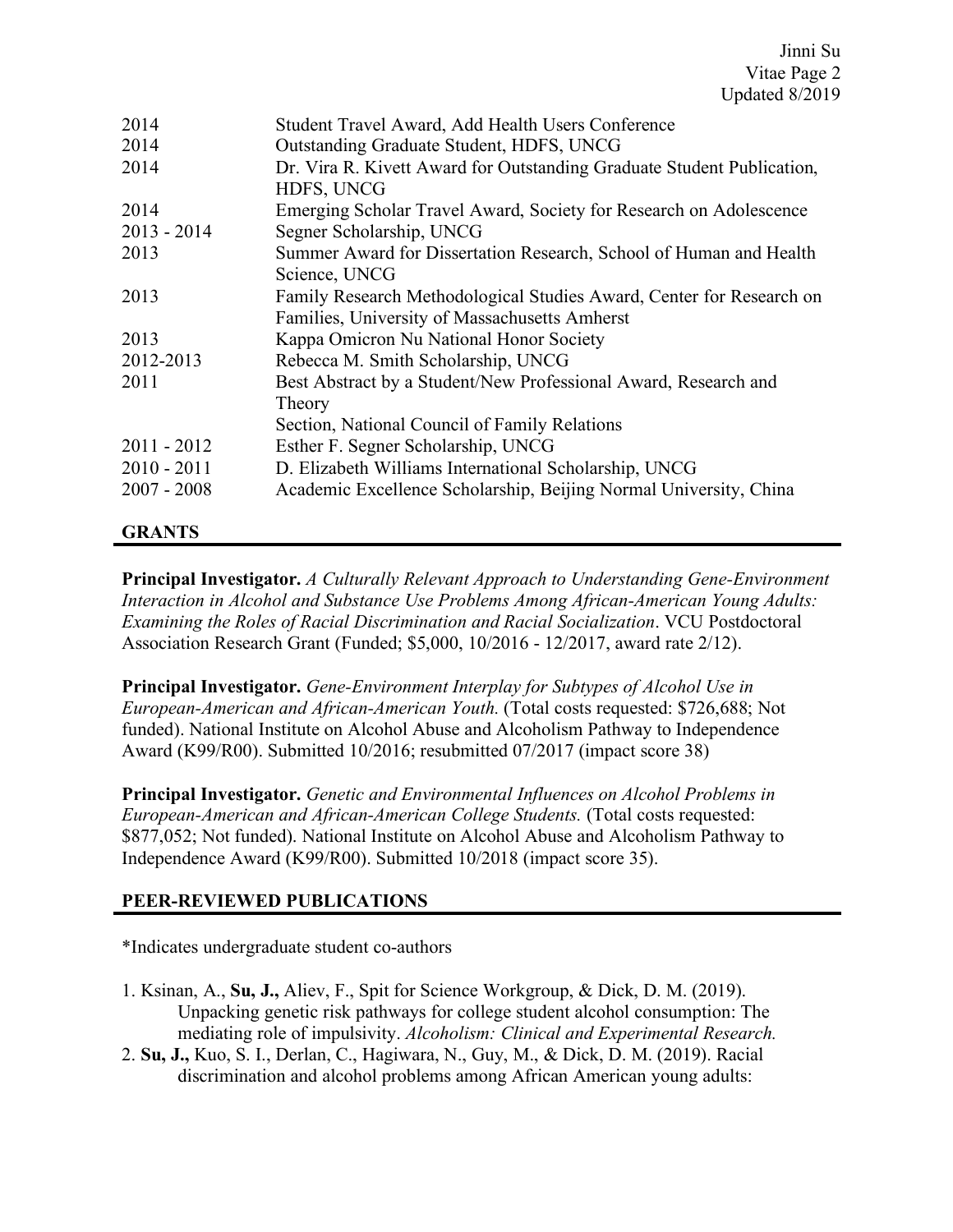Examining the moderating effects of parent and peer racial socialization. *Cultural Diversity and Ethnic Minority Psychology.*

- 3. Silventoinen, K., **Su, J.,** Pulkkinen, L., Barr, P., Rose, R. J., Dick, D. M., & Kaprio, J. (2019). Genetics of perceived family interactions from 12 to 17 years of age: A longitudinal twin study. *Behavior Genetics, 49,* 366-375.
- 4. Meyers, J. L., Salvatore, J. E., Johnson, E., Aliev, F., McCutcheon, V., **Su, J.,** …& Agrawal, A. (in press). Psychosocial moderation of polygenic risk for cannabis involvement: The role of trauma exposure and frequency of religious service attendance. *Translational Psychiatry.*
- 5. Ding, W., Lin, X., **Su, J.,** Jiang, Y., Wu, Q., & He, T. (2019). The mutual influence between marital quality and child oppositional defiant disorder symptoms in Chinese families: Do child and parent's gender matter? *Journal of Child and Family Studies, 28,* 2086- 2097.
- 6. \*Chen, J., **Su, J.,** Adkins, A. E., Mountcastle, S. B., & Dick, D. M. (in press). Interpersonal traumatic events and risky sexual behavior among college students: Moderation effects of physical activity and organized sports. *College Student Journal.*
- 7. #Cho, S. B., #**Su, J.,** Kuo, S. I., Bucholz, K. K., Chan, G., Edenberg, H. J., … & Dick, D.M. (2019). Positive and negative reinforcement are differentially associated with alcohol consumption as a function of alcohol dependence. *Psychology of Addictive Behaviors, 33,* 58-68. #**co-first authors**
- 8. **Su, J.,** Kuo, S. I., Myers, J. M., Guy, M. & Dick, D. M. (2018). Examining interactions between genetic risk for alcohol problems, peer deviance, and interpersonal traumatic events on trajectory of alcohol use disorder symptoms among African American college students. *Development and Psychopathology, 30,* 1749-1761.
- 9. **Su, J.,** Kuo, S. I., Aliev, F., Guy, M. C., Derlan, C. L., Edenberg, H. J., … & Dick, D. M. (2018). Influence of parental alcohol dependence symptoms and parenting on adolescent risky drinking and conduct problems: A family systems perspective. *Alcoholism: Clinical and Experimental Research, 42,* 1783-1794.
- 10. **Su, J.,** Kuo, S. I., Bucholz, K. K., Edenberg, H. J., Kramer, J. R., Schuckit, M., & Dick, D. M. (2018). Understanding mechanisms of genetic risk for adolescent internalizing and externalizing problems: The mediating role of parenting and personality. *Twin Research and Human Genetics, 21,* 310-321.
- 11. **Su, J.,** Leerkes, E. M., & Augustine, E. M. (2018). *DRD4* interacts with adverse life events in predicting maternal sensitivity via emotion regulation. *Journal of Family Psychology, 32,* 783-792.
- 12. **Su, J.,** Supple, A. J., Leerkes, E. M., & Kuo, S. I. (2018). Latent trajectories of alcohol use from early adolescence to young adulthood: Interaction effects between *5-HTTLPR* and parenting quality and gender differences. *Development and Psychopathology, 31,* 457- 469.
- 13*.* Dick, D. M., Barr, P. B., Cho, S. B., Cooke, M. E., Kuo, S. I., Lewis, T., Neale, Z., Salvatore, J. E., Savage, J. E., **Su, J.** (2018). Post-GWAS in psychiatric genetics: A developmental perspective on the "other" next steps. *Genes, Brain, & Behavior. 2017-2018 top downloaded and most read paper in Genes, Brain, and Behavior.*
- 14. **Su, J.,** Hancock, L., McGann, A., Alshagra, M.\*, Ericson, R.\*, Niazi, Z.\*, Dick, D. M., & Adkins, A. (2018). Evaluating the effect of a campus-wide social norms marketing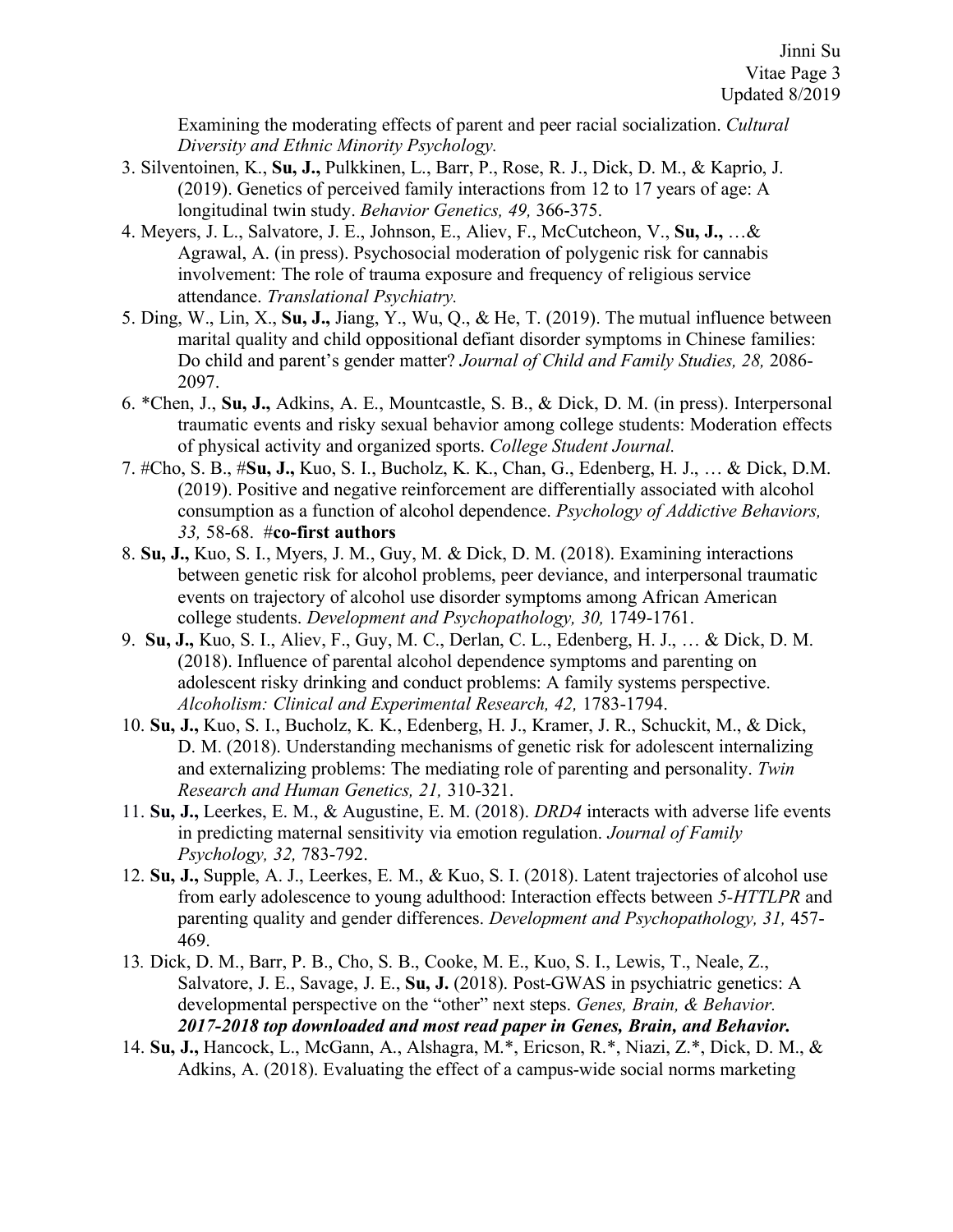intervention on alcohol use perceptions, consumption, and blackouts. *Journal of American College Health, 66,* 219-224.

- 15. McCutcheon, V., Agrawal, A., Kuo, S. I., **Su, J.,** Dick, D. M…. & Bucholz, K. (2018). Association of parental alcohol use disorders and parental separation with offspring initiation of alcohol, cigarette, and cannabis use and sexual debut in high-risk families. *Addiction, 113,* 336-345.
- 16. **Su, J.,** Supple, A. J., & Kuo, S. I. (2018). The role of individual and contextual factors in differentiating substance use profiles among adolescents. *Substance Use and Misuse, 53,* 734-743.
- 17. Savage, J. E., Long, E. C., Kuo, S. I., Cooke, M. E., **Su, J.,** Barr, P. B., & Salvatore, J. E. (2017). Alcohol misuse across the lifespan: Insights from developmental Studies in behavior genetics. *Policy Insights from behavioral and Brain Sciences, 4, 186-193.*
- 18. Meyers, J. L., Zhang, J., Wang, J. C., **Su, J.,** Kuo, S. I., ... & Porjesz, B. (2017). An endophenotype approach to the genetics of alcohol dependence: A genome wide association study of fast beta EEG in families of African ancestry. *Molecular Psychiatry, 22,* 1767-1775.
- 19. Leerkes, E.M., **Su, J.,** Calkins, S.D., Henrich, V., & Smolen, A. (2017). Variation in mothers' Arginine Vasopressin Receptor 1a and Dopamine Receptor D4 genes predict maternal sensitivity via social cognition. *Genes, Brain, & Behavior, 16,* 233-240*.*
- 20. Leerkes, E.M., **Su, J.,** Reboussin, B.A., Daniel, S.S., Payne, C.C., & Grzywacz, J.G. (2017). Establishing the measurement invariance of the Very Short Form of the Infant Behavior Questionnaire Revised for mothers who vary on race and poverty status. *Journal of Personality Assessment, 99,* 94-103.
- 21. Leerkes, E.M., **Su, J.,** Calkins, S.D., O'Brien, M., & Supple, A.J. (2017). Maternal physiological dysregulation while parenting poses risk for infant attachment disorganization and behavior problems. *Development and Psychopathology*, *29,* 245- 257.
- 22. Leerkes, E.M., **Su, J.,** Calkins, S.D., Supple, A.J., & O'Brien, M. (2016). Pathways by which mothers' physiological arousal and regulation while caregiving predict sensitivity to infant distress. *Journal of Family Psychology, 30,* 769-779.
- 23. **Su, J.,** & Supple, A. J. (2016). School substance use norms and racial composition moderate parental and peer influences on adolescent substance use. *American Journal of Community Psychology, 57,* 280-290*.*
- 24. Leerkes, E.M., Supple, A.J**., Su, J.,** & Cavanaugh, A.M. (2015). Links between remembered childhood emotion socialization and adult adjustment: Similarities and differences between European American and African American women. *Journal of Family Issues, 36,* 1854-1877*.*
- 25. **Su, J.,** & Supple, A. J. (2014). Parental, peer, school, and neighborhood influences on adolescent substance use: Direct and indirect effects and ethnic variations. *Journal of Ethnicity in Substance Abuse.* 13, 227-246. **Kivett Award for Outstanding UNCG HDFS Graduate Student Publication, 2014.**
- 26. Helms, H. M., Supple, A. J., **Su, J.,** Rodriguez, Y., Cavanaugh, A. M., & Hengstebeck, N. D. (2014). Economic pressure, cultural adaptation stress, and marital quality among Mexican-origin couples. *Journal of Family Psychology*, *28*, 77-87.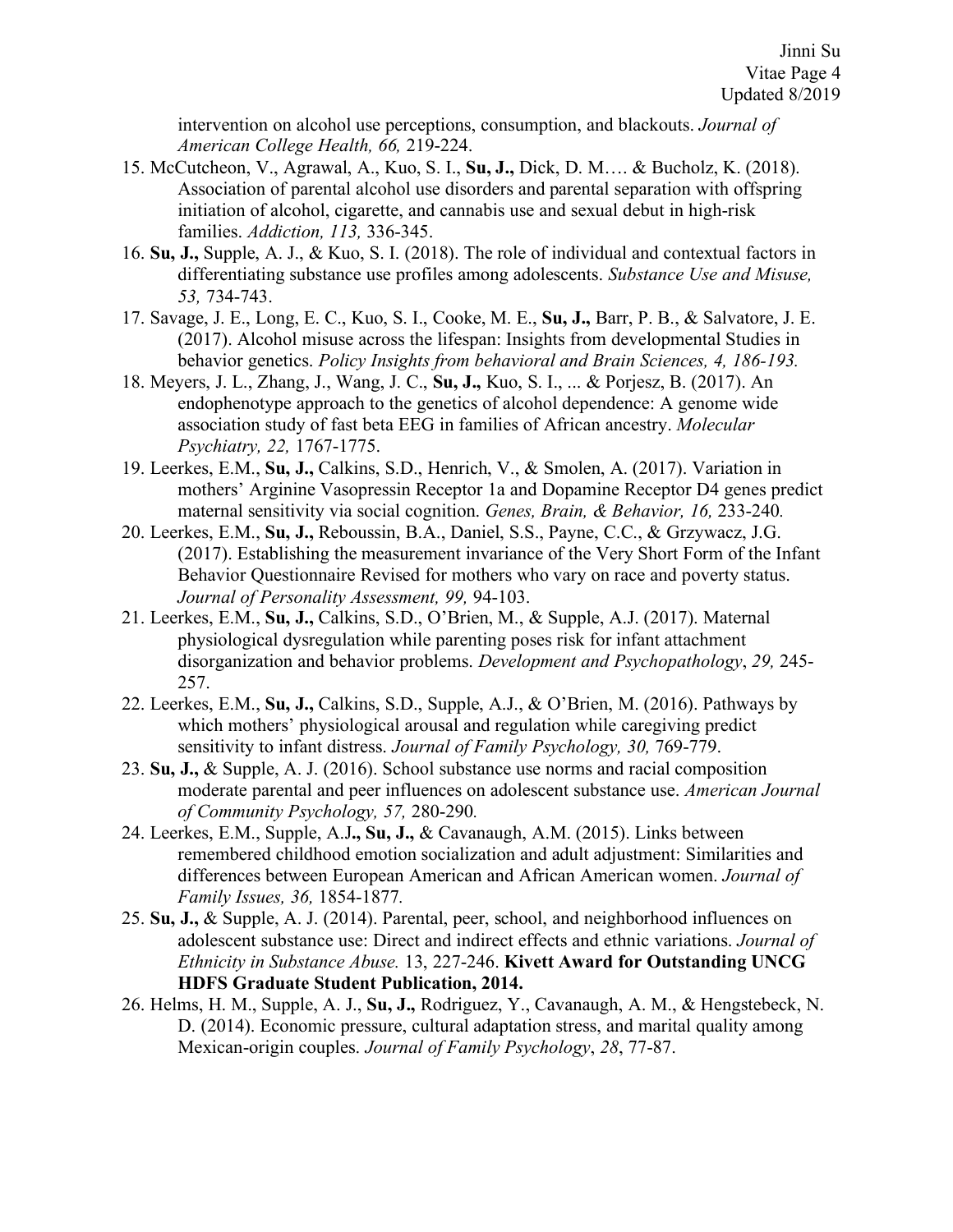- 27. Supple, A.J., **Su, J.,** Plunkett, S. W., Peterson, G.W., & Bush, K.R. (2013). Factor structure of the Rosenberg Self-Esteem Scale. *Journal of Cross-Cultural Psychology, 44,* 748-764*.*
- 28. Supple, A. J., Graves, K., Daniel, S., Kiang, L., **Su, J.,** & Cavanaugh, A. M. (2013). Ethnic, gender, and age differences in adolescent nonfatal suicidal behaviors. *Death Studies*, *37*, 830-847.

#### **Invited Book Chapters**

1. Leerkes, E.M., Gedaly, L. & **Su, J.** (2016). Parental sensitivity and infant attachment. In L. Balter & C.S. Tamis-LeMonda (Eds). Child Psychology: A Handbook of Contemporary Issues, 3rd edition. New York: Psychology Press.

#### **Manuscripts Under Review**

- 1. He, T., Lin, X., & **Su, J**. (revise and resubmit). Parenting stress and depressive symptoms among Chinese parents of children with and without oppositional defiant disorder: A three-wave longitudinal study.
- 2. Salvatore J. E., Barr, P., Stephenson, M., Aliev, F., Kuo, S. I., **Su, J.,** …& Dick, D. M. (revise and resubmit). Using sibling comparisons to elucidate the associations between educational attainment polygenic scores and alcohol, nicotine, and cannabis use disorders.
- 3. Patterson, R. E., Kuchenbaecker, K., Chen, C., Popejoy, A., Walters, R., Periyasamy, S., Lam, M., Iyegbe, C., Strawbridge, R., Brick, L., Carey, C., Martin, A., Meyers, J. L., **Su, J.,** Bigdeli, T. B., Chen, J., Edwards, A. C., Kalungi, A., Koen, N., Majara, L., Schwarz, E., Smoller, J., Sullivan, P., Vassos, E., Mowry, B., Prieto, M., Cuellar-Barboza, A., Edenberg, H., Huang, H., & Duncan, L. E. (revise and resubmit). Genome- wide association in ancestrally diverse populations: opportunities, methods, pitfalls, and recommendations.
- 4. **Su, J**., Kuo, S. I., Barr, P., Aliev, F., Bucholz, K, Chan, G., … & Dick, D. M. (under review). Disentangling genetic and socio-environmental influences on educational attainment: Evidence of social genetic effects via parental educational attainment, income and parenting.
- 5. Cao, H., Zhou, N., Leerkes, E. M., & **Su, J.** (under review). Etiology of maternal postpartum depressive symptoms: Childhood emotional maltreatment, couple relationship satisfaction, and oxytocin and dopamine D4 receptor genes.
- 6. Johnson E., Sanchez-Roige, S., Acion, L., Adams, M. J., Bucholz, K. K., Chan, G., Chao, M. J., Chorlian, D. B., Dick, D. M., Edenberg, H. J., Foroud, T., Hayward, C., Heron, J., Victor, H., Hickman, M., Kendler, K. S., Kinreich, S., Kramer, J., Kuo, S. I., Kuperman, S., Lai, D., McIntosh, A. M., Meyers, J. L., Porteous, D., Schuckit, M. A., **Su, J.,** Zhang, Y., Palmer, A. A., Agrawal, A., Clarke, T., & Edwards, A. C. (under review). Polygenic contributions to alcohol use and alcohol use disorders across population-based and clinically ascertained samples.
- 7. Zaharakis, N. M., Kliewer, W. L., **Su, J.,** & Dick, D. M. (under review). Parents talk pot reactively: Cross-lagged panel models testing cannabis communication and use.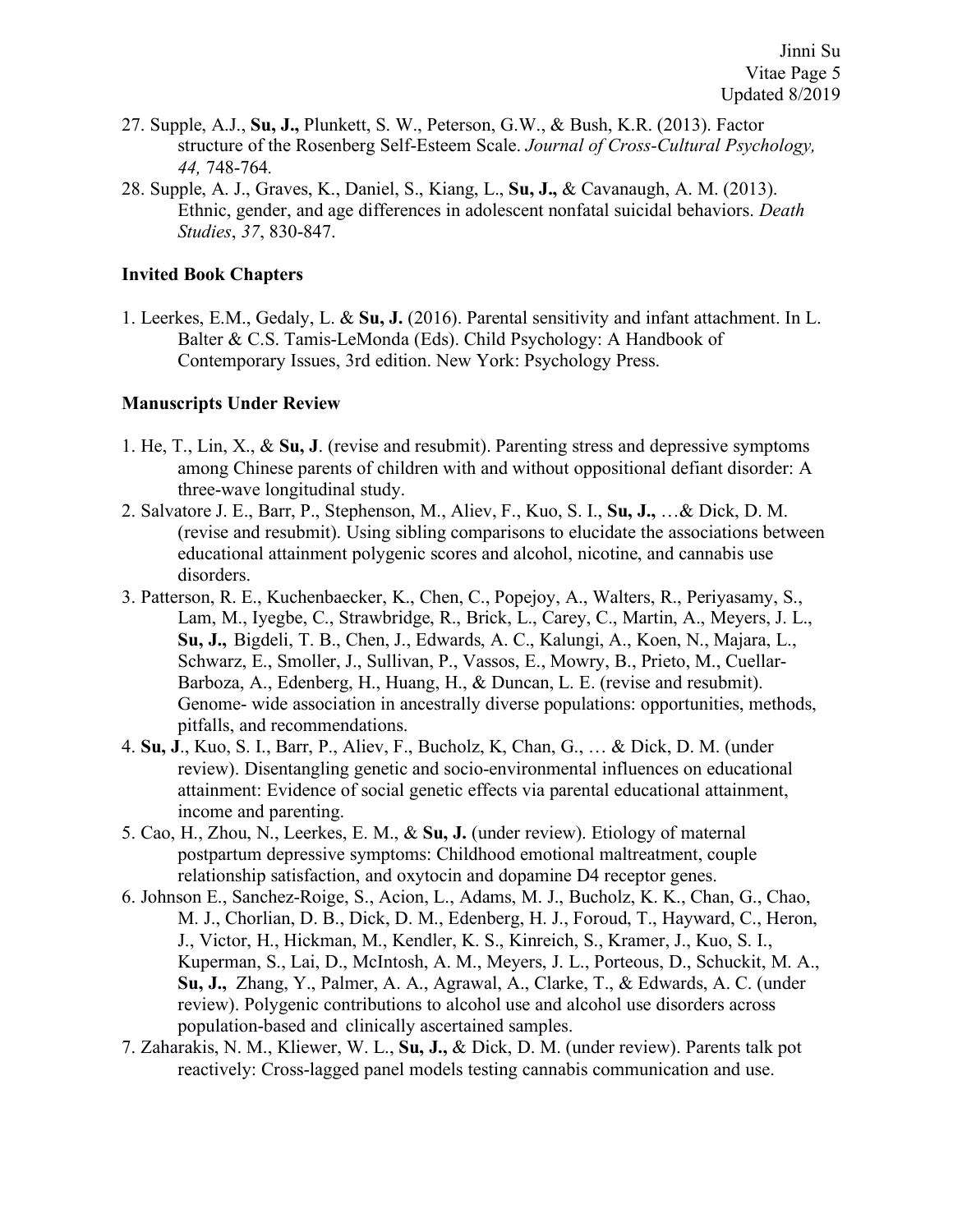## **Manuscripts in Preparation**

- 1. **Su, J.,** Kuo, S. I., Aliev, F., Rabinowitz, J., COGA Collaborators, & Dick, D. M. Interaction effects between polygenic risk and social support in relation to alcohol use disorder symptoms among European American and African American adults.
- 2. **Su, J.,** Kuo, S. I., COGA collaborators, & Dick, D. M. Sensation seeking and family support partially mediate polygenic influences on adult alcohol use disorder symptoms.
- 3. Barr, P., Ksinan, A., **Su, J.,** Johnson, E., Meyers, J. M., … & Dick, D. M. Polygenic prediction of substance use disorders in clinical and population samples.
- 4. **Su, J.,** Salvatore, J. E., Kuo, S. I., Aliev, F., COGA collaborators., & Dick, D. M. Examining social genetic effects underlying the parent-offspring transmission of alcohol use disorders.

# **INVITED TALKS**

- 1. **Su, J.** (2017, December). *Genes, race-related experiences, and substance use problems.* Invited talk at the COBE Connect Lunch Series, hosted by the College Behavioral and Emotional Health Institute, VCU.
- 2. **Su, J.** (2014, November). *Parental, peer, school, and neighborhood influences on adolescent substance use: Direct and indirect effects and ethnic variations.* Invited talk at the Graduate Colloquium Series, UNCG.
- 3. **Su, J.** (2014, September). *Latent class analysis of adolescent substance use and antisocial behaviors comorbidity: gene-environment interplay and gender differences*. Invited talk at the Add Health Data Users Seminar, Carolina Population Center, University of North Carolina at Chapel Hill.

# **PRESENTATIONS AT PROFESSIONAL CONFERENCES**

## **Chaired Symposiums**

- 1. **Su, J.** (2019, March). Incorporating culture and diversity in understanding genetic and environmental influences on human development (Discussant: Jose Causadias). Paper symposium presented at the Biennial Meeting of the Society for Research in Child Development, Baltimore, MD.
- 2. **Su, J.** (2018, April). Understanding mechanisms of genetic influences on adolescent psychopathology (Discussant: Shawn Latendresse). Paper symposium presented at the Biennial Meeting of the Society for Research on Adolescence, Minneapolis, MI.

# **Paper Presentations**

1. **Su, J.,** Kuo, S. I., Meyers, J. L., Guy, M. C., & Dick, D. M. (2019, March). Examining gene-environment interactions in trajectories of alcohol use disorder symptoms among African American college students. In **Su, J.** (Chair), *Incorporating culture and diversity in understanding genetic and environmental influences on human development*. Paper symposium presented at the Biennial Meeting of Society for Research in Child Development, Baltimore, MD.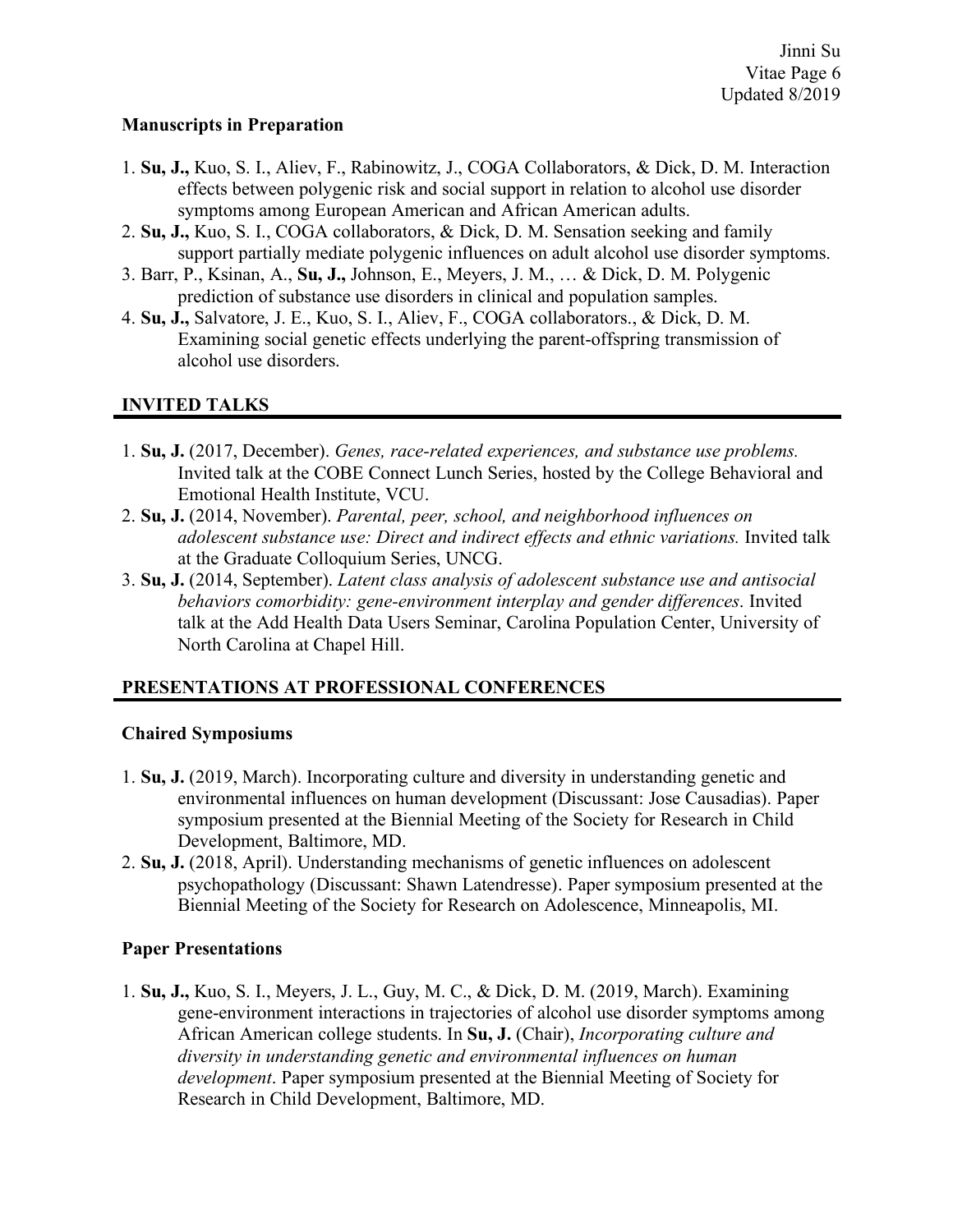- 2. **Su, J.,** Kuo, S. I-Chun., & Dick, D. M. (2018, April). Understanding mechanisms of genetic risk for adolescent maladjustment: The role of parenting and personality. In **Su, J.**  (Chair), *Understanding mechanisms of genetic influences on adolescent psychopathology.* Paper symposium presented at the Biennial Meeting of the Society for Research on Adolescence, Minneapolis, MN.
- **3. Su, J.,** Kuo, S., Aliev, F., Salvatore, J. E., COGA Collaborators, & Dick, D. M. (2016, March). Parental alcohol dependence and adolescent alcohol use: The mediating role of parenting. In Cavanaugh, C. (Chair), *The family context as a resource: Parentadolescent relationships and problem behaviors.* Paper symposium presented at the Biennial Meeting of the Society for Research on Adolescents, Baltimore, MD.
- 4. Leerkes, E.M., **Su, J.,** Calkins, S.D., & Henrich, V. (2015, March). G X E predictors of maternal responses to infant crying: Oxytocin and Dopamine genes moderate effects of childhood experiences. In Hechler, C. (Chair), *Infant crying: Emotional, cognitive and behavioral reactions*. Paper symposium presented at the Biennial Meeting of the Society for Research in Child Development, Philadelphia, PA.
- 5. Leerkes, E.M., Calkins, S. D., **Su, J.,** & Henrich, V. (2015, March). Do Oxytocin and Dopamine related genes moderate effects of early maternal sensitivity on toddler selfregulation? In Bernier, A., & Bouvette-Turcot, A. (Chairs), *Biological substrates and implications of caregiving relationships: An incursion into the nervous system, the genes, and the brain*. Paper symposium presented at the Biennial Meeting of the Society for Research in Child Development, Philadelphia, PA.
- 6. Leerkes, E.M., O'Brien, M., Calkins, S.D., Supple, A.J., & **Su, J.** (2014, July). Links between maternal arousal, regulation, and sensitivity during distress eliciting tasks. In Mesman, J. (Chair), *A closer look at the origins of parental sensitivity in infancy*. Paper symposium presented at the International Conference on Infant Studies, Berlin, Germany.
- 7. **Su, J.,** & Supple, A. J. (2014, June). *Latent class analysis of adolescent substance use and antisocial behaviors comorbidity: gene-environment interplay and gender differences*. Paper presented at the 2014 Add Health Users Conference, NIH campus, Bethesda, MD.
- 8. **Su, J.,** Buehler, C., Cavanaugh, A., & Harold, G. (2011, November). *Appraisals of conflict with parents and adolescents' adjustment: A longitudinal analysis.* Paper presentation accepted for the National Council on Family Relations Annual Conference, Orlando, Florida. **Awarded the best Student/New Professional proposal submitted to the Research and Theory section in NCFR, 2011**
- 9. **Su. J.,** & Supple, A. J. (2011, February) *Peers, parents, school, and neighborhood influences on adolescent substance use: An application of peer cluster theory and primary socialization theory*. Paper presented at Southeastern Symposium on Child Development and Family Studies, University of North Carolina at Greensboro, Greensboro, NC.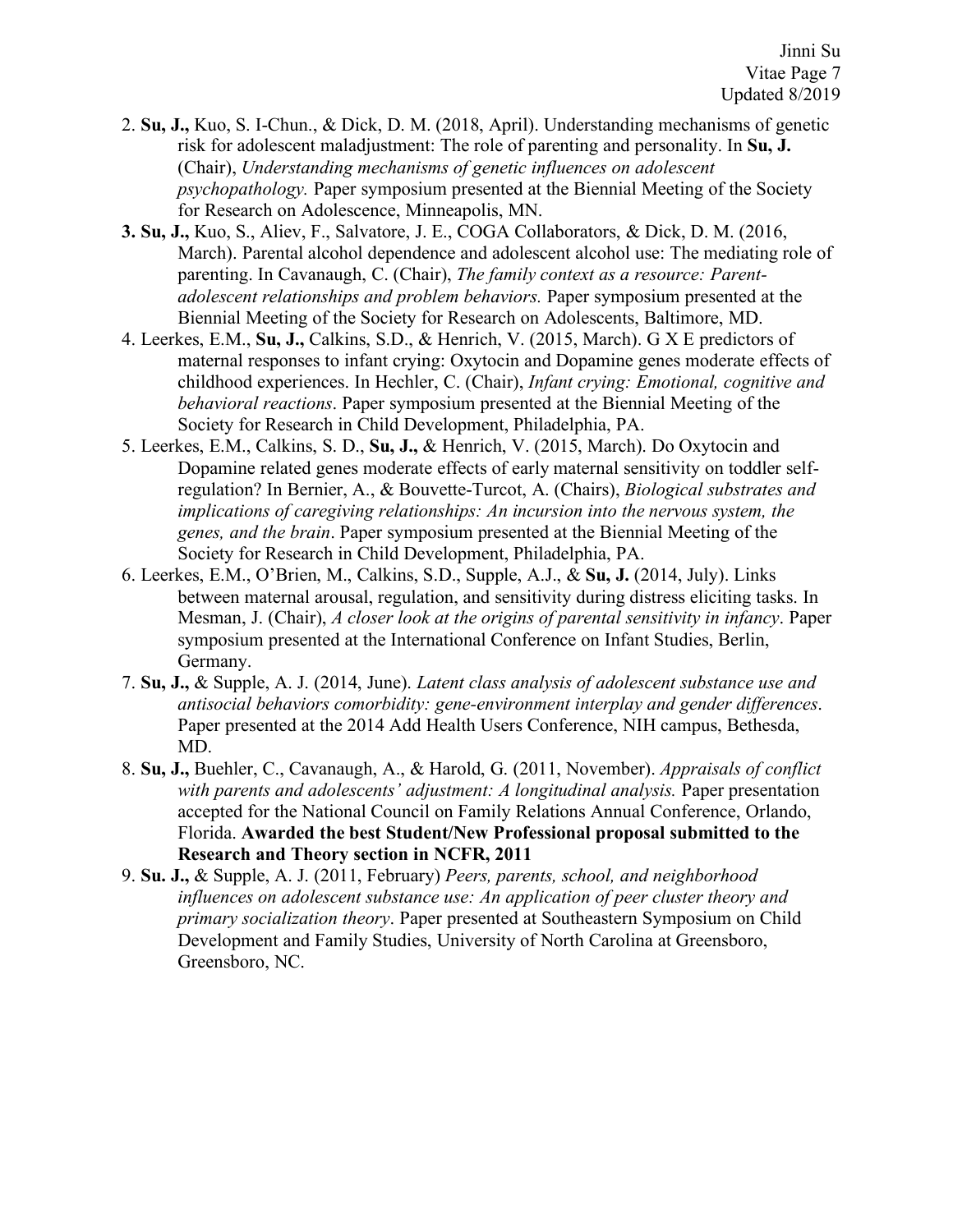#### **Poster Presentations**

- 1. **Su, J.,** Aliev, F., Salvatore, J. E., Kuo, S. I-Chun, COGA collaborators, & Dick, D. M. (2019, June). Using virtual-parent design to understand intergenerational transmission of alcohol use disorder: Examining the role of parental transmitted and non-transmitted genotypes. Poster presented at the 42<sup>th</sup> Annual Research Society on Alcoholism Scientific Meeting, Minneapolis, MN.
- 2. Ksinan, A. J., **Su, J.,** Dick, D. M., & Spit for Science Workgroup (2019, June). Externalizing and internalizing genetic pathways to alcohol consumption and alcohol use disorder symptoms in college students. Poster presented at the  $42<sup>th</sup>$  Annual Research Society on Alcoholism Scientific Meeting, Minneapolis, MN.
- 3. Kuo, S. I-Chun., Salvatore, J. E., **Su, J.,** Aliev, F., COGA Collaborators, & Dick, D. M. (2019, June). Interactive associations between alcohol problems polygenic risk and polyenvironmental risks on alcohol use in young adulthood. Poster presented at the 42th Annual Research Society on Alcoholism Scientific Meeting, Minneapolis, MN.
- 4. Aliev, F., Salvatore, J. E., **Su, J.,** Kuo, S. I-Chun., Barr, P., … & Dick, D. M. (2019, June). Risk assessment with polygenic risk scores in multi-ancestry samples. Poster submitted for the 42<sup>th</sup> Annual Research Society on Alcoholism Scientific Meeting, Minneapolis, MN.
- 5. **Su, J.,** Kuo, S. I-Chun., & Dick, D. M. (2019, January). Interactive effects between polygenic risk and social support in relation to alcohol dependence symptoms among European American and African American adults. Poster accepted for presentation at the NIDA and NIAAA Genetics and Epigenetics Research Meeting, Rockville, MD.
- 6. Ksinan, A. J., **Su, J.,** & Dick, D. M. (2019, January). Externalizing and internalizing genetic pathways to alcohol consumption and alcohol use disorder symptoms in college students. Poster presented at the NIDA and NIAAA Genetics and Epigenetics Research Meeting, Rockville, MD.
- 7. Aliev, F., Salvatore, J. E., **Su, J.,** Kuo, S. I-Chun., Barr, P., Agrawal, A., & Dick, D. M. (2018, October). *Risk prediction with polygenic risk scores in multi-ethnic samples.* Poster presented at the World Congress of Psychiatric Genetics, Glasgow, Scotland.
- 8. Salvatore, J. E., Barr, P., Kuo, S. I-Chun, **Su, J.,** Almasy, L., … & Dick, D. M. (2018, October). *Social genetic effects on alcohol dependence in marital dyads.* Poster presented at the World Congress of Psychiatric Genetics, Glasgow, Scotland.
- 9. Leerkes, E. M., & **Su, J.** (2018, July). *Mothers' self-reported emotion regulation predicts infant outcomes.* Poster presented at the International Conference on Infant Studies, Philadelphia, PA.
- 10. **Su, J.,** Kuo, S. I-Chun, Barr, P., & Dick, D. M. (2018, June). *Parental genome-wide polygenic scores for educational attainment are associated with adolescent alcohol and conduct problems via parenting.* Poster presentation accepted for the 41<sup>th</sup> Annual Research Society on Alcoholism Scientific Meeting, San Diego, CA.
- 11. Cho, S. B., **Su, J.,** Kuo, S. I-Chun, COGA collaborators, & Dick, D. M. (2018, June). *Motivational shift of alcohol consumption from positive to negative reinforcement by transition from early to later stages of alcohol addiction.* Poster presentation accepted for the 41th Annual Research Society on Alcoholism Scientific Meeting, San Diego, CA.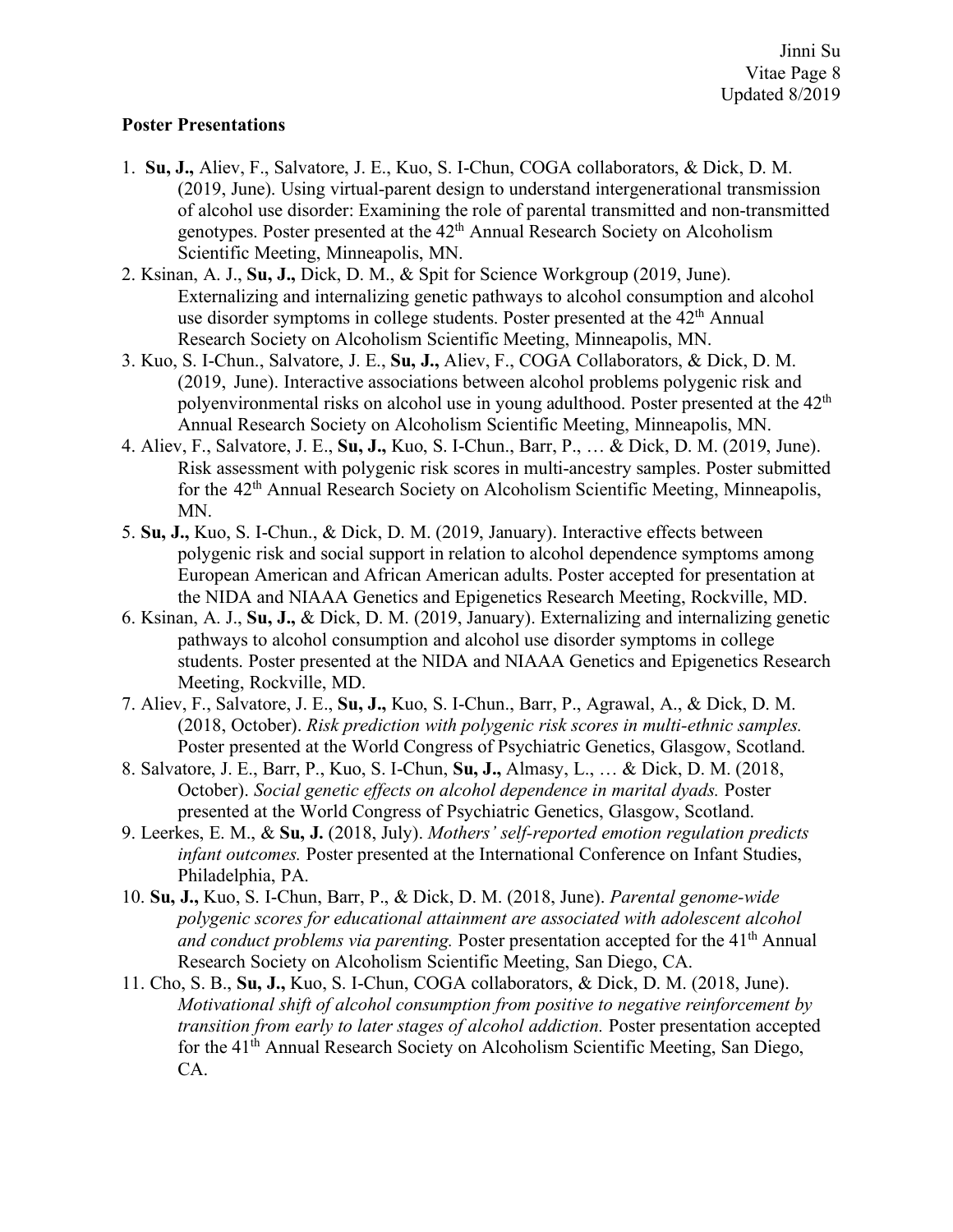- 12. \*Walker, C., Derlan, C., \*Cisneros, M., \*Thomas, K., **Su, J.,** Lozada, F.… & Dick, D. M. (2018, April). *Examining ethnic racial identity as a predictor of alcohol consumption and dependence symptoms among diverse emerging adults.* Posted presented at the Society for Research on Adolescence Biennial Meeting, Minneapolis, MN.
- 13. \*Cisneros, M., Derlan, C., \*Walker, C., Lozada, F., \*Thomas, C., **Su, J.,** … & Dick, D. M. (2018, April). *Positive and negative conversations about race with others: Examining predictors and outcomes*. Poster presented at the Society for Research on Adolescence Biennial Meeting, Minneapolis, MN.
- 14. Kuo, S., Salvatore, J.E., **Su, J.,** Cho, S. B., Aliev, F., COGA collaborators, & Dick, D. M. (2017, June). *Polyenvironmental risk scores predict alcohol use and misuse in young adulthood.* Poster presented at the 40<sup>th</sup> Annual Society for Research on Alcoholism Scientific Meeting, Denver, CO.
- 15. Salvatore, J. E., Aliev, F., Barr, P., Kuo, S. I-Chun., **Su, J.,** COGA collaborators, & Dick, D. M. (2017, June). *Sibling comparisons of polygenic scores: Evidence for quasicausal effects of educational attainment polygenes on substance use disorders.* Poster presented at the 47<sup>th</sup> Behavioral Genetics Annual Meeting, Oslo, Norway
- 16. **Su, J.,** Cho, S. B., Kuo, S. I-Chun., COGA Collaborators, & Dick, D. M. (2017, April) *Age-varying effects of parental monitoring and peer substance use on adolescent risky drinking: Gene-environment interactions across development.* Poster presented at the Biennial Meeting of the Society for Research in Child Development, Austin, TX.
- 17. **Su, J.,** Kuo, S., COGA Collaborators, & Dick, D. M. (2016, June). *Parental alcohol dependence and adolescent risky drinking: Moderating roles of demographic, genetic, psychological, and social factors.* Poster presented at the 39th Annual Society for Research on Alcoholism Scientific Meeting.
- 18. \*Niazi, Z. I., \*Alshagra, M., \*Ericson, R. G., **Su, J.,** & Hancock, L. C. (2016, March). *Stall Seat Journal as a social norms intervention for risky drinking among college students*. Poster presented at Virginia Commonwealth University Poster Symposium for Undergraduate Research and Creativity. Richmond, VA.
- 19. **Su, J.,** & Supple, A. J. (2015, March). *Predicting alcohol use trajectories from adolescence to young adulthood: Gene-gene interaction and gene-environment interaction.* Poster accepted to be presented at the Biennial Meeting of the Society for Research in Child Development, Philadelphia, PA.
- 20. Leerkes, E. M., & **Su, J.** (2014, November). *Patterns of maternal arousal and regulation while parenting pose risk for subsequent infant well-being*. Poster presented at the Society for Research in Child Development Special Topic Meeting on New Conceptualizations in the Study of Parenting-at-Risk, San Diego, California.
- 21. **Su, J.,** & Supple, A. J. (2014, September). *Racial and gender differences in developmental trajectories of substance use from early adolescence to young adulthood*. Poster presentation accepted for the Society for Research in Child Development Special Topic Meeting on Developmental Methodology, San Diego, California.
- 22. **Su, J.,** Supple, A. J., & Stein, G. L. (2014, March). *Ethnic differences in co-morbidity typologies of adolescent substance use, externalizing, and internalizing behaviors*. Poster presented at the Biennial Meeting of the Society for Research on Adolescence, Austin, TX. **Poster selected to be presented at the SRA special event "Adolescence in Diverse Contexts" Poster Session Reception and Breakfast Hour.**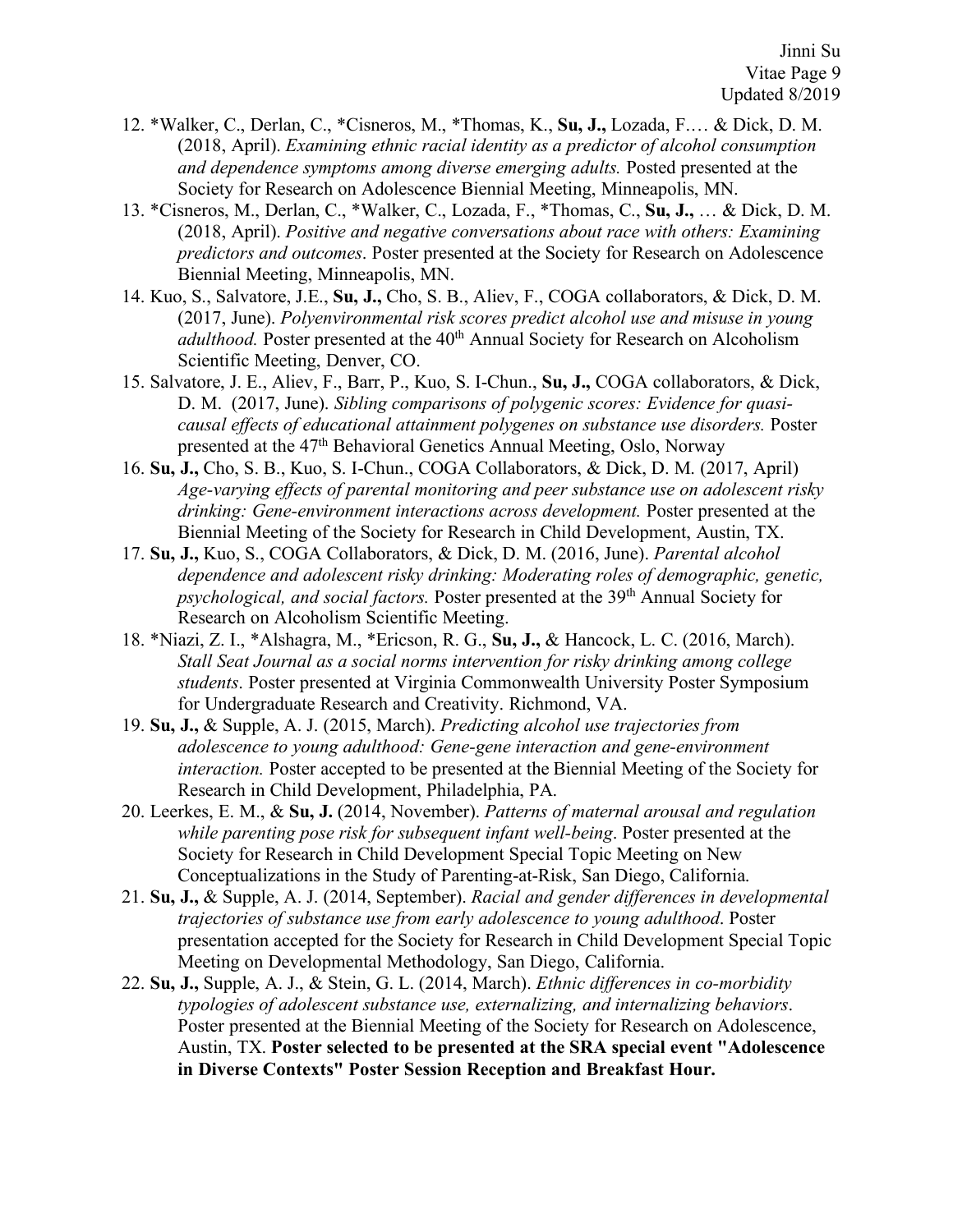- 23. **Su, J.,** & Faldowski, R. (2014, March). *Predicting parenting stress among low-income adolescent mothers: Maternal, child, and family risk and protective factors*. Poster presented at the Biennial Meeting of the Society for Research on Adolescence, Austin, TX. **Poster selected to be presented at the SRA special event "Adolescence in Diverse Contexts" Poster Session Reception and Breakfast Hour.**
- 24. **Su, J.,** Johnston, C., & Tudge, J. (2013, November). *Pretend play in natural settings and children's subsequent social competence: Data from the United States and Finland*. Poster presented at the National Council on Family Relations Annual Conference, San Antonio, TX.
- 25. **Su, J.,** & Supple, A. J. (2013, March). *Latent class analysis of adolescent substance use: Correlates with ethnicity, individual, peer, family, and school factors*. Poster presented at the Biennial Meeting of the Society for Research in Child Development, Seattle, WA.
- 26. **Su, J.,** Johnston, C., & Tudge, J. (2013, March)*. Who do children play with and what does it mean for social competence? A cross-cultural study of pretend play in natural settings.* Poster presented at the Graduate Research Expo, University of North Carolina at Greensboro, Greensboro, NC.
- 27. Cavanaugh, A. M., Buehler, C., & **Su, J.** (2012, March). *Predicting adolescent social anxiety and loneliness: Examining multiple support domains*. Poster presented at the Biennial Meeting of the Society for Research on Adolescence, Vancouver, Canada.
- 28. **Su, J.,** & Supple, A. J. (2011, March) *Parental and peer influences on adolescent substance use: An analysis of race difference*. Poster presented at the biennial meeting of the Society for Research in Child Development, Montreal, Canada.
- 29. Rodriguez, Y., **Su, J.,** & Helms, H. M. (2010, November). *Sociocultural context, relationship quality, and gender: A first glimpse at "His" and "Her" experiences in married and cohabiting couples of Mexican origin in their early childrearing years*. Poster presented at the National Council on Family Relations Annual Conference, Minneapolis, Minnesota.
- 30. Rodriguez, Y. & **Su, J.** (2010, February). *Environmental, attitudinal, and social context factors as predictors of immigrant Mexican wives' personal and marital well-being*. Roundtable discussion presented at The Southeastern Symposium on Child and Family Development, The University of Georgia, Athens, GA.

## **TEACHING EXPERIENCE**

## **Arizona State University, Department of Psychology**

#### *Instructor*

| Course number:   | <b>PSY 591</b>             |
|------------------|----------------------------|
| Course title:    | Parent-child Relationships |
| Semester taught: | Fall 2019                  |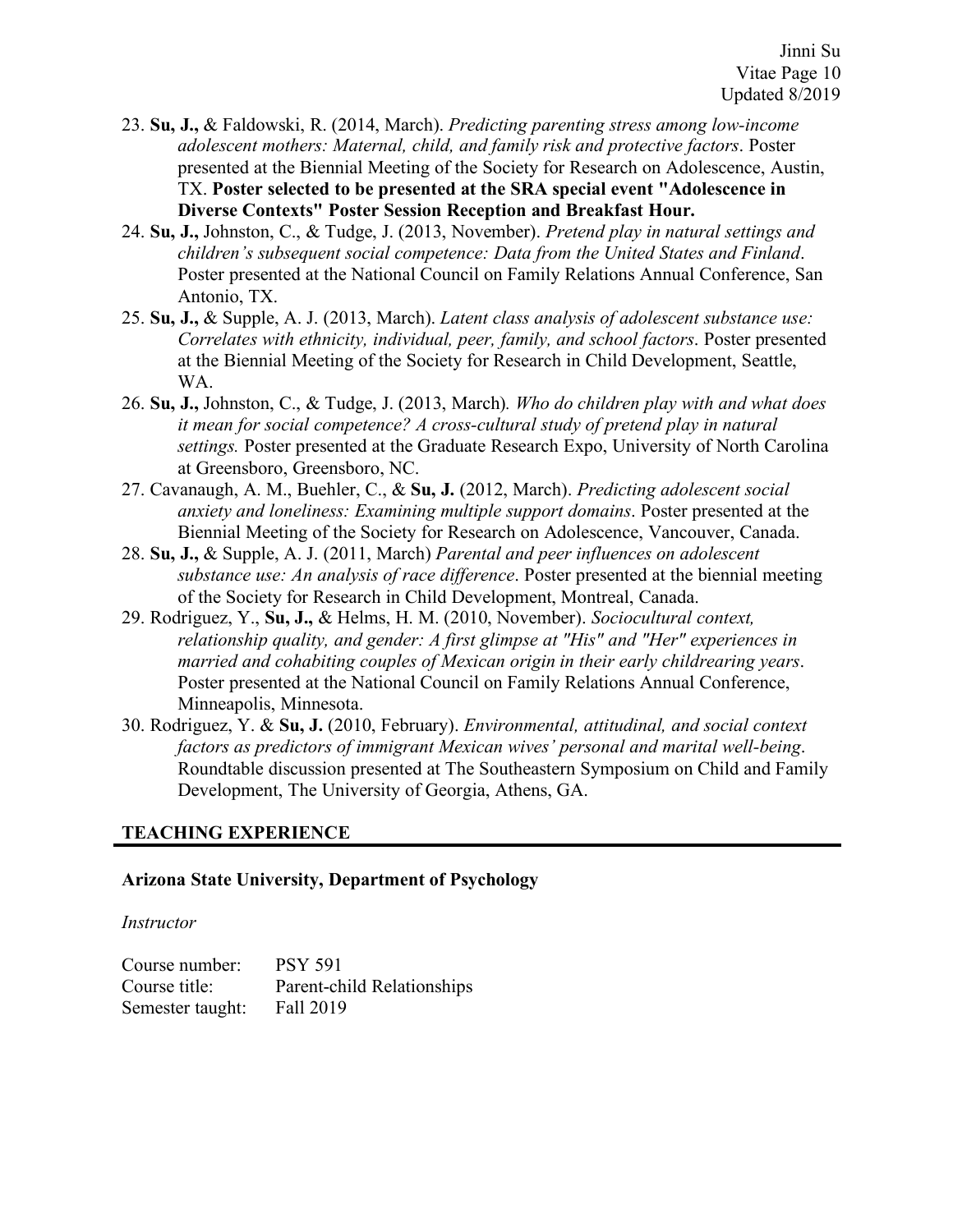# **Virginia Commonwealth University, Department of Psychology**

## *Instructor/Co-director*

| Course title:    | College Behavioral and Emotional Health Institute (COBE) |
|------------------|----------------------------------------------------------|
|                  | Undergraduate Research Bootcamp                          |
| Semester taught: | Summer 2016, Summer 2017                                 |
| Enrollment:      | 14-20 undergraduate students                             |

# *Research Group Leader/Mentor*

| Course title:<br>Research project:                | Spit for Science: Conducting and Understanding Research<br>Racial Discrimination and Alcohol Use Problems Among College Students<br>(Spring 2018)                                                                                                     |
|---------------------------------------------------|-------------------------------------------------------------------------------------------------------------------------------------------------------------------------------------------------------------------------------------------------------|
|                                                   | Relationship between Alcohol Consumption, Sleep Quality, Depression,<br>and Alcohol Use Disorders in College Students (Spring 2017)<br>The Role of Sleep Problems and Depression in Negative Consequences of<br>Alcohol Consumption (Fall 2016)       |
|                                                   | Drinking Motives and Alcohol Use Outcomes Among College Students<br>(Spring 2016)<br>Stall Seat Journal Readership, Perception of Peer Alcohol Use, and                                                                                               |
| Enrollment:                                       | Alcohol Use Related Outcomes among VCU College Students (Fall 2015)<br>3-4 undergraduate students per group                                                                                                                                           |
| <b>Guest Lectures</b>                             |                                                                                                                                                                                                                                                       |
| Course number:<br>Course title:<br>Lecture topic: | <b>BIOL 391 / PSYC 494</b><br>Spit for Science: Conducting and Understanding Research<br>Gene-Environment Interactions and Substance Use in Diverse Populations<br>(Spring 2019)<br>The Nature of Nurture: Genetic Effects on Parenting (Spring 2017) |
| Course number:                                    | <b>PSYC 491</b>                                                                                                                                                                                                                                       |
| Course title:                                     | Psychological Theories of Addiction                                                                                                                                                                                                                   |
| Lecture topic:                                    | Genetic and Environmental Influences on Substance Use Disorders                                                                                                                                                                                       |
| Semester taught:                                  | Fall 2017, Spring 2018, Fall 2018, Spring 2019                                                                                                                                                                                                        |

*Undergraduate Independent Study*

| Fall 2015   | Examining Racial Differences in Gene-Environment Interaction Effects in<br>Adolescent Alcohol Use and Externalizing Behaviors<br>(Student: Filius Iyebote) |
|-------------|------------------------------------------------------------------------------------------------------------------------------------------------------------|
| Summer 2017 | Interpersonal traumatic events and risky sexual behavior among college<br>students: Moderation effects of physical activity<br>(Student: Jiabi Chen)       |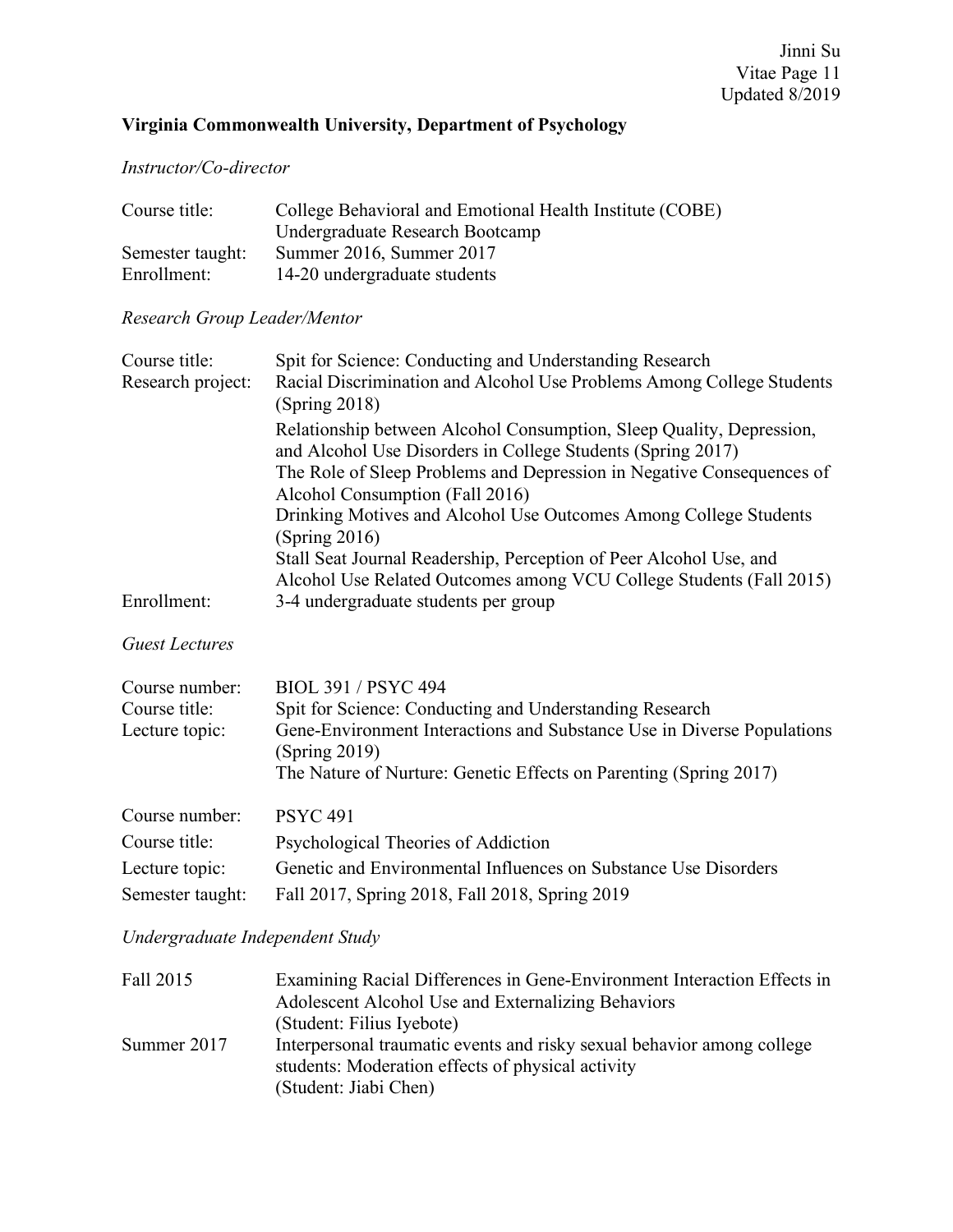## Jinni Su Vitae Page 12 Updated 8/2019

# **University of North Carolina at Greensboro**

# *Instructor*

| Course number:   | <b>HDF 211</b>                     |
|------------------|------------------------------------|
| Course title:    | Human Development across Life Span |
| Semester taught: | Summer 2013                        |
| Enrollment:      | 12 undergraduate students          |

#### *Co-instructor*

| Course number:   | <b>HDF 211</b>                     |
|------------------|------------------------------------|
| Course title:    | Human Development across Life Span |
| Semester taught: | Spring 2013                        |
| Enrollment:      | $\sim$ 150 undergraduate students  |

#### *Teacher Assistant*

| Course number:   | <b>HDF 400</b>                     |
|------------------|------------------------------------|
| Course title:    | Research Methods in HDFS           |
| Semester taught: | Spring 2014                        |
| Enrollment:      | $\sim$ 40 undergraduate students   |
|                  |                                    |
| Course number:   | <b>HDF 211</b>                     |
| Course title:    | Human Development across Life Span |
| Semester taught: | Spring 2012                        |
| Enrollment:      | $\sim$ 150 undergraduate students  |

# **PROFESSIONAL SERVICE**

| Spring 2019      | Judge, Graduate Student Research Symposium & Exhibit, VCU Graduate<br>School                                                                                                                                                                                                                                               |
|------------------|----------------------------------------------------------------------------------------------------------------------------------------------------------------------------------------------------------------------------------------------------------------------------------------------------------------------------|
| $2018$ - present | Member, Interdisciplinary Committee, Society for Research on<br>Adolescence                                                                                                                                                                                                                                                |
| 2015             | Reviewer, Society for Research on Adolescence Biannual Meeting, the<br><b>Health Risk Behaviors Panel</b>                                                                                                                                                                                                                  |
| $2014$ - present | Ad Hoc reviewer for:<br>Journal of Ethnicity in Substance Abuse<br>Substance Use and Misuse<br>Development and Psychopathology<br>Archives of Women's Mental Health<br>Alcoholism: Clinical and Experimental Research<br>European Child and Adolescent Psychiatry<br><b>Family Process</b><br>Journal of Family Psychology |
|                  | The American Journal on Addictions                                                                                                                                                                                                                                                                                         |